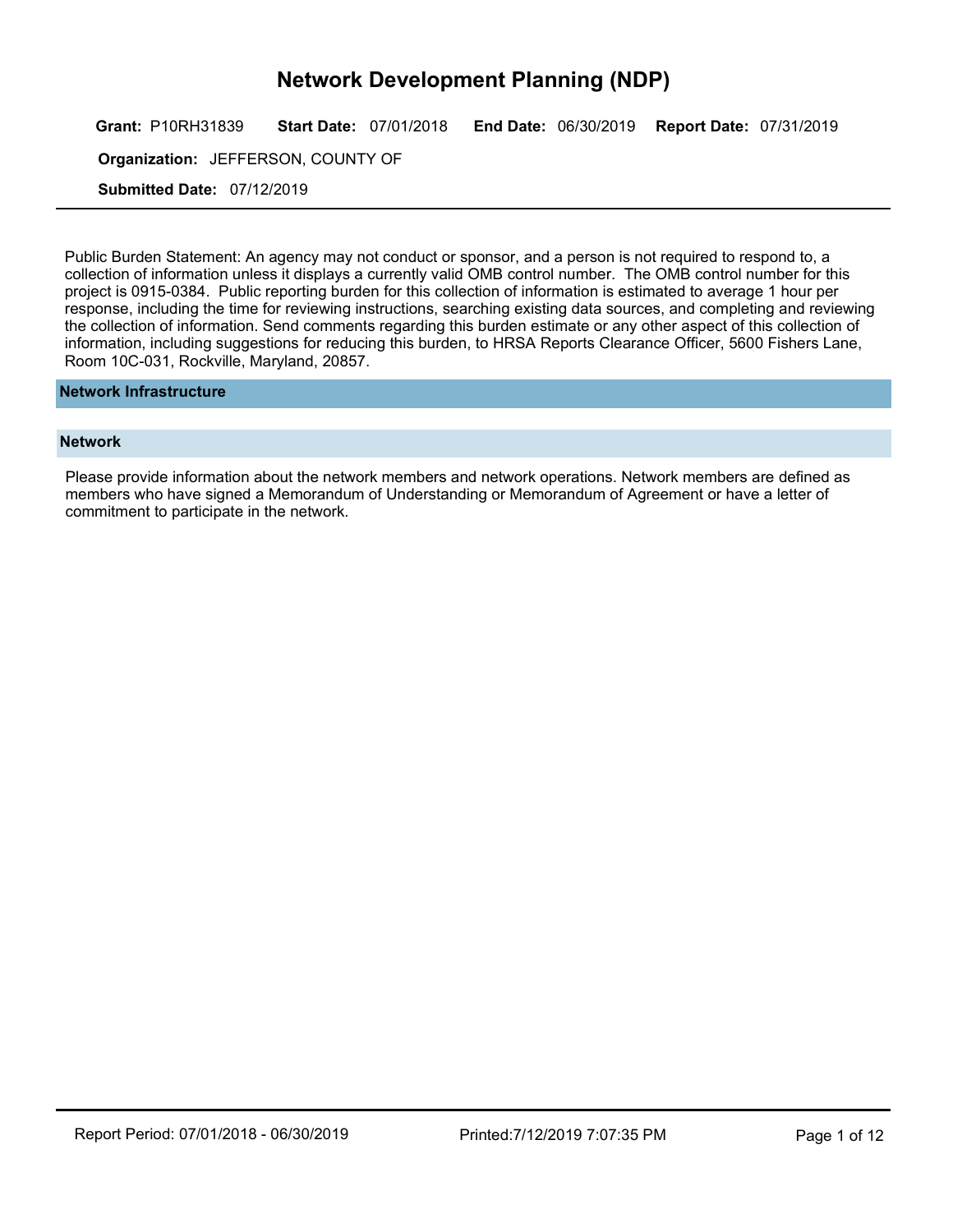Grant: P10RH31839 Start Date: 07/01/2018 End Date: 06/30/2019 Report Date: 07/31/2019

**Organization:** JEFFERSON, COUNTY OF **Example 20** 

Submitted Date: 07/12/2019

| <b>Non-Profit Organization</b>                                                                                                                                                                                | <b>Number</b> |
|---------------------------------------------------------------------------------------------------------------------------------------------------------------------------------------------------------------|---------------|
| Identify the types and number of organizations in the consortium or network for your<br>project.Please check all that apply (at least one Non-Profit Organization or For-Profit<br>Organization is required): |               |
| Area Health Education Center (AHEC)                                                                                                                                                                           |               |
| Behavioral/Mental Health Organization                                                                                                                                                                         |               |
| <b>Community College</b>                                                                                                                                                                                      |               |
| <b>Community Health Center</b>                                                                                                                                                                                |               |
| Faith-based Organization                                                                                                                                                                                      |               |
| Free Clinic                                                                                                                                                                                                   |               |
| <b>Emergency Medical Services</b>                                                                                                                                                                             |               |
| <b>Federally Qualified Health Center</b>                                                                                                                                                                      |               |
| Government                                                                                                                                                                                                    |               |
| Law Enforcement                                                                                                                                                                                               |               |
| <b>Public Health</b>                                                                                                                                                                                          |               |
| <b>Health Department</b>                                                                                                                                                                                      |               |
| Hospice                                                                                                                                                                                                       |               |
| Hospital - Other than a Critical Access Hospital                                                                                                                                                              |               |
| Hospital - Critical Access Hospital                                                                                                                                                                           |               |
| Migrant Health Center                                                                                                                                                                                         |               |
| Private Practice/Physician's Clinic                                                                                                                                                                           |               |
| Rural Health Clinic                                                                                                                                                                                           |               |
| School District/System                                                                                                                                                                                        |               |
| Social Services Organization/Agency                                                                                                                                                                           |               |
| University                                                                                                                                                                                                    |               |
| Other - Specify: EMS                                                                                                                                                                                          |               |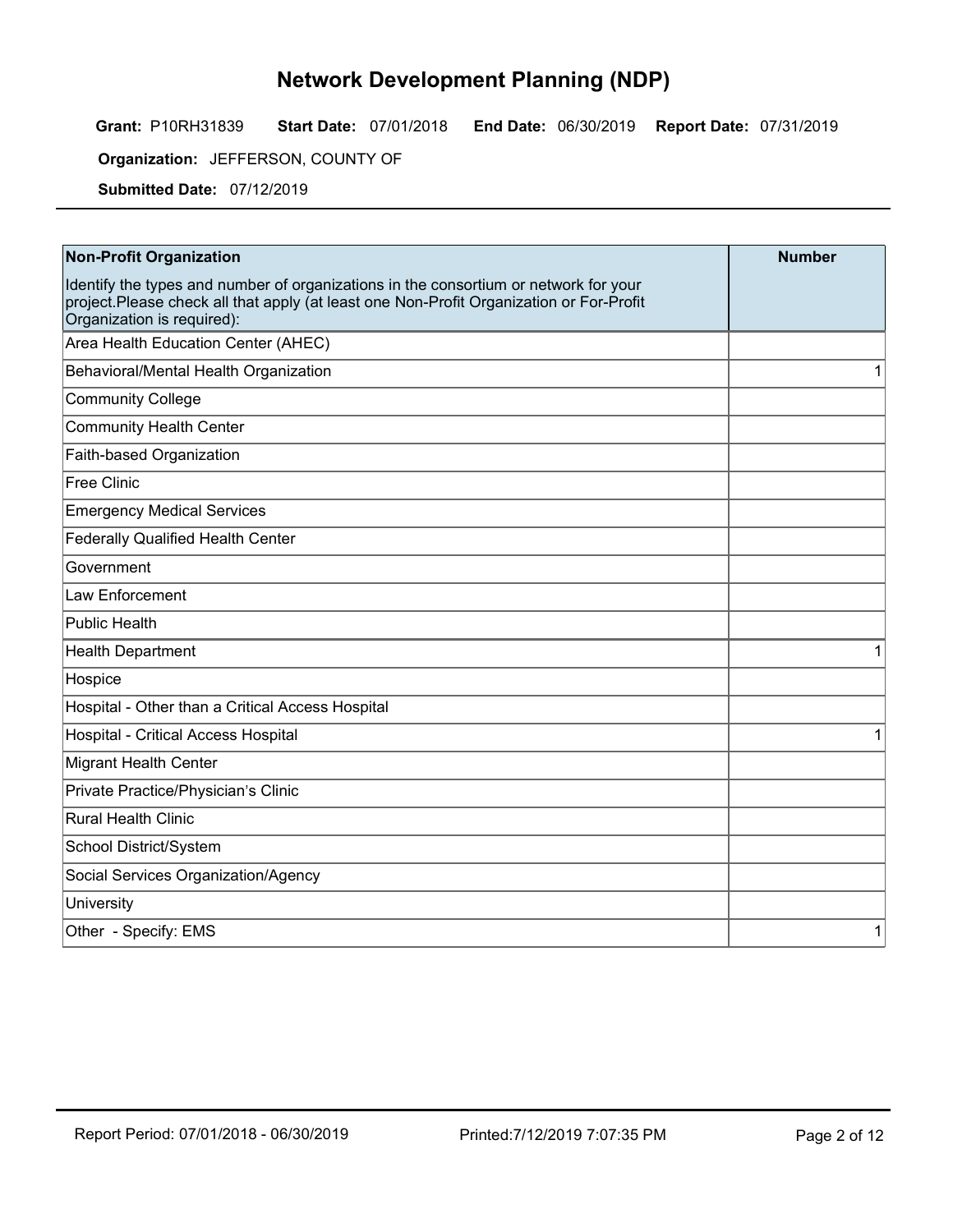Grant: P10RH31839 Start Date: 07/01/2018 End Date: 06/30/2019 Report Date: 07/31/2019

**Organization:** JEFFERSON, COUNTY OF **Example 20** 

Submitted Date: 07/12/2019

| <b>For-Profit Organization</b>                                                                                                                                                                                 | <b>Number</b> |
|----------------------------------------------------------------------------------------------------------------------------------------------------------------------------------------------------------------|---------------|
| Identify the types and number of organizations in the consortium or network for your<br>project. Please check all that apply (at least one Non-Profit Organization or For-Profit<br>Organization is required): |               |
| <b>Critical Access Hospital</b>                                                                                                                                                                                |               |
| Hospice                                                                                                                                                                                                        |               |
| Private Practice                                                                                                                                                                                               |               |
| Rural Health Clinic                                                                                                                                                                                            |               |
| Other - Specify:                                                                                                                                                                                               |               |

| <b>Member Organizations</b>                                                                                                                    | <b>Number</b> |
|------------------------------------------------------------------------------------------------------------------------------------------------|---------------|
| Total number of NEW member organizations that joined the consortium/network during this<br>project period (after the start date of the grant): |               |

| <b>Meeting Type</b>                                                                                                                                                                                                                             | <b>Number</b> |
|-------------------------------------------------------------------------------------------------------------------------------------------------------------------------------------------------------------------------------------------------|---------------|
| Indicate the total number of full-member (all members that signed MOU, MOA, or letters of<br>commitment) network meetings conducted during the reported budget year by meeting type.<br>Please check all that apply (at least one is required): |               |
| Meeting conducted face-to-face                                                                                                                                                                                                                  |               |
| Meeting conducted via teleconference                                                                                                                                                                                                            |               |
| Meeting conducted via webinar                                                                                                                                                                                                                   |               |
| Meetings conducted with combination of face-to-face and teleconference/webinar                                                                                                                                                                  |               |
| Meeting conducted in a manner not listed above - Specify type:                                                                                                                                                                                  |               |

| <b>Type of Network Benefit</b>                                                                                                                                                                                                                                                  | <b>Type of Change</b> |
|---------------------------------------------------------------------------------------------------------------------------------------------------------------------------------------------------------------------------------------------------------------------------------|-----------------------|
| From the beginning of this budget year, assess the following overall Network activities (check<br>one answer for each type of network activity): The "Other" field is optional. If checked, add an<br>explanation for "Other" in the Comments field at the bottom of this page. |                       |
| <b>Financial Cost Savings</b>                                                                                                                                                                                                                                                   | No Change             |
| Access to Educational Opportunities                                                                                                                                                                                                                                             | Increased             |
| Access to Equipment                                                                                                                                                                                                                                                             | Increased             |
| Access to Subject Matter Experts                                                                                                                                                                                                                                                | Increased             |
| Understanding of community health needs                                                                                                                                                                                                                                         | Increased             |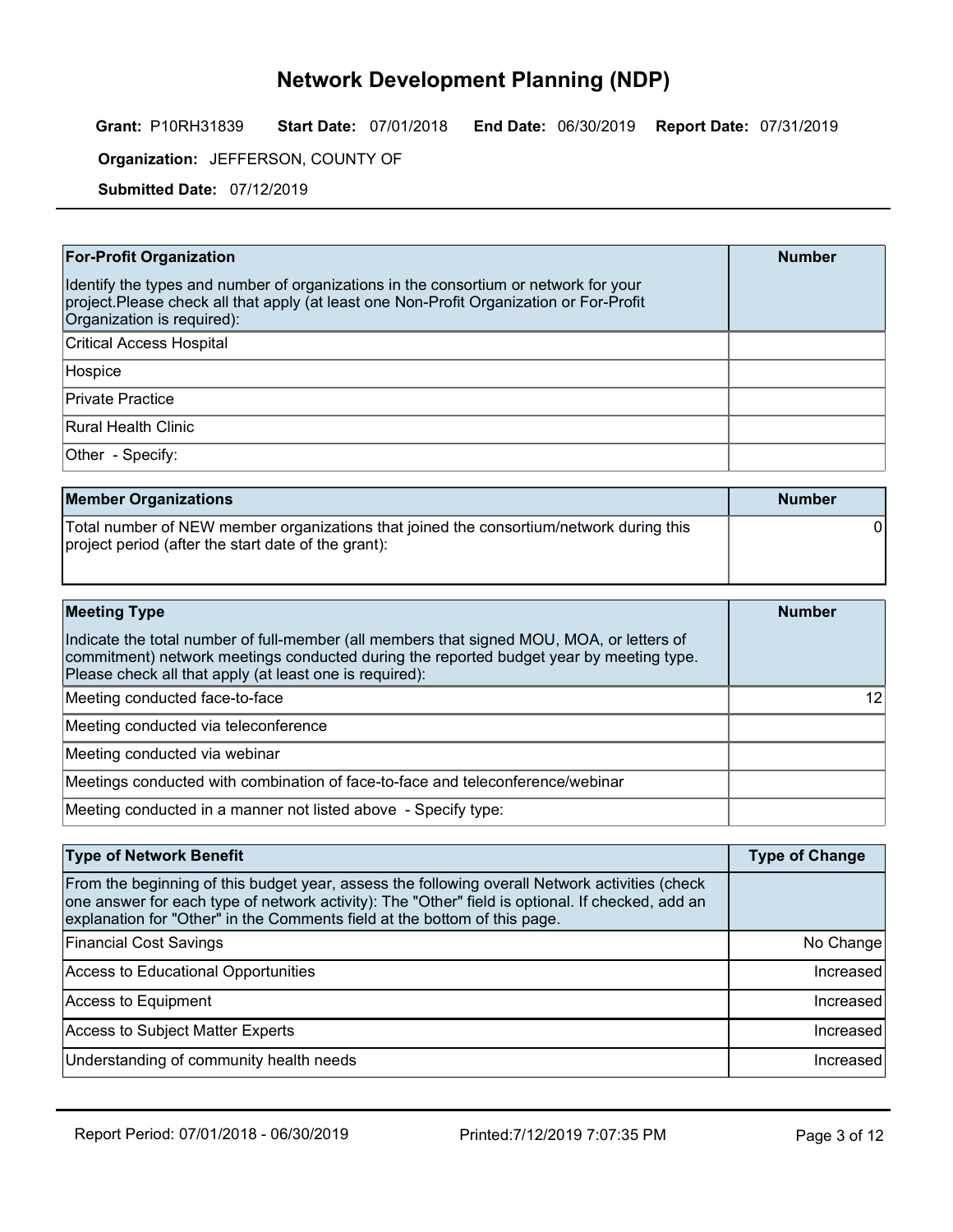Grant: P10RH31839 Start Date: 07/01/2018 End Date: 06/30/2019 Report Date: 07/31/2019

**Organization:** JEFFERSON, COUNTY OF **Example 20** 

Submitted Date: 07/12/2019

| Staffing Capacity                                                                                                        | Increased |
|--------------------------------------------------------------------------------------------------------------------------|-----------|
| Other                                                                                                                    | No Change |
| <b>Focus Area(s)</b>                                                                                                     |           |
| What area(s) was the network focusing on for this project period?Please check all that apply (at<br>least one required): |           |
| Cardiovascular Disease (CVD)                                                                                             |           |
| Behavioral Health - Both Mental Illness and Substance Use                                                                |           |
| Network Organization/Infrastructure Development                                                                          |           |
| Oral Health                                                                                                              |           |
| <b>Reimbursement for Health Services</b>                                                                                 |           |
| Substance Use                                                                                                            |           |
| Substance Use - Opioid Specific                                                                                          |           |
| Chronic Disease - Diabetes Specific                                                                                      |           |
| Chronic Disease - Chronic Obstructive Pulmonary Disease Specific                                                         |           |
| Chronic Disease - Asthmas Specific                                                                                       |           |
| Chronic Disease - Other                                                                                                  |           |
| Hospital Closure                                                                                                         |           |
| Care Coordination                                                                                                        | ✔         |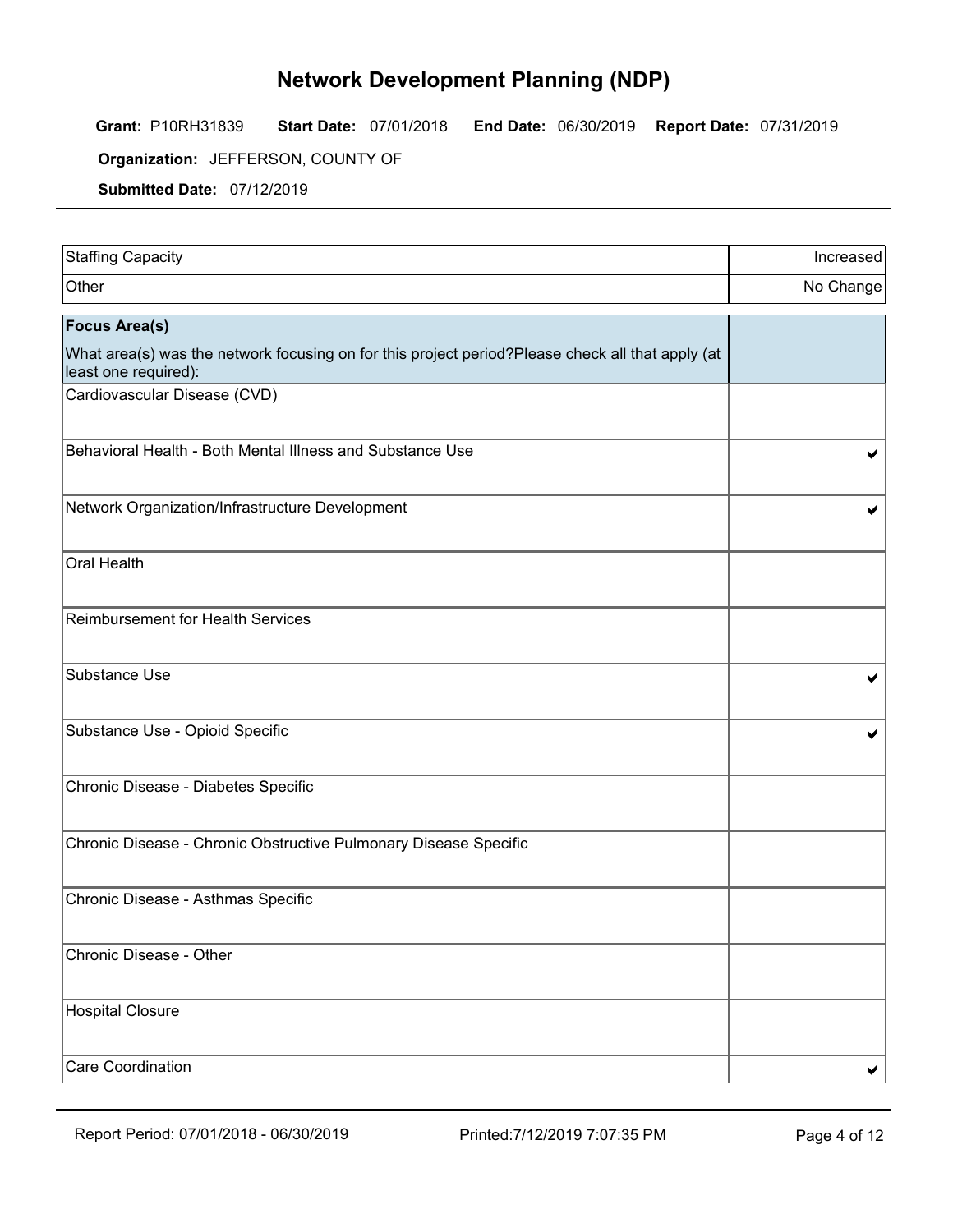Grant: P10RH31839 Start Date: 07/01/2018 End Date: 06/30/2019 Report Date: 07/31/2019

**Organization:** JEFFERSON, COUNTY OF **Example 20** 

Submitted Date: 07/12/2019

| <b>Focus Area(s)</b>                                                                                                     |   |
|--------------------------------------------------------------------------------------------------------------------------|---|
| What area(s) was the network focusing on for this project period?Please check all that apply (at<br>least one required): |   |
|                                                                                                                          |   |
| Children / Adolescent Health                                                                                             |   |
| <b>Diabetes</b>                                                                                                          |   |
| Elderly / Geriatric / Older Adult Health                                                                                 |   |
| <b>Emergency Medical Service</b>                                                                                         | ✔ |
| Health Information Technology                                                                                            |   |
| Mental Health / Mental Illness                                                                                           |   |
| Obesity - Child/Adolescent                                                                                               |   |
| Obesity - Adult                                                                                                          |   |
| <b>Primary Care</b>                                                                                                      |   |
| Telehealth / Telemedicine                                                                                                |   |
| Workforce Development                                                                                                    |   |
| Other - Specify:                                                                                                         |   |

### Network Infrastructure Form Comments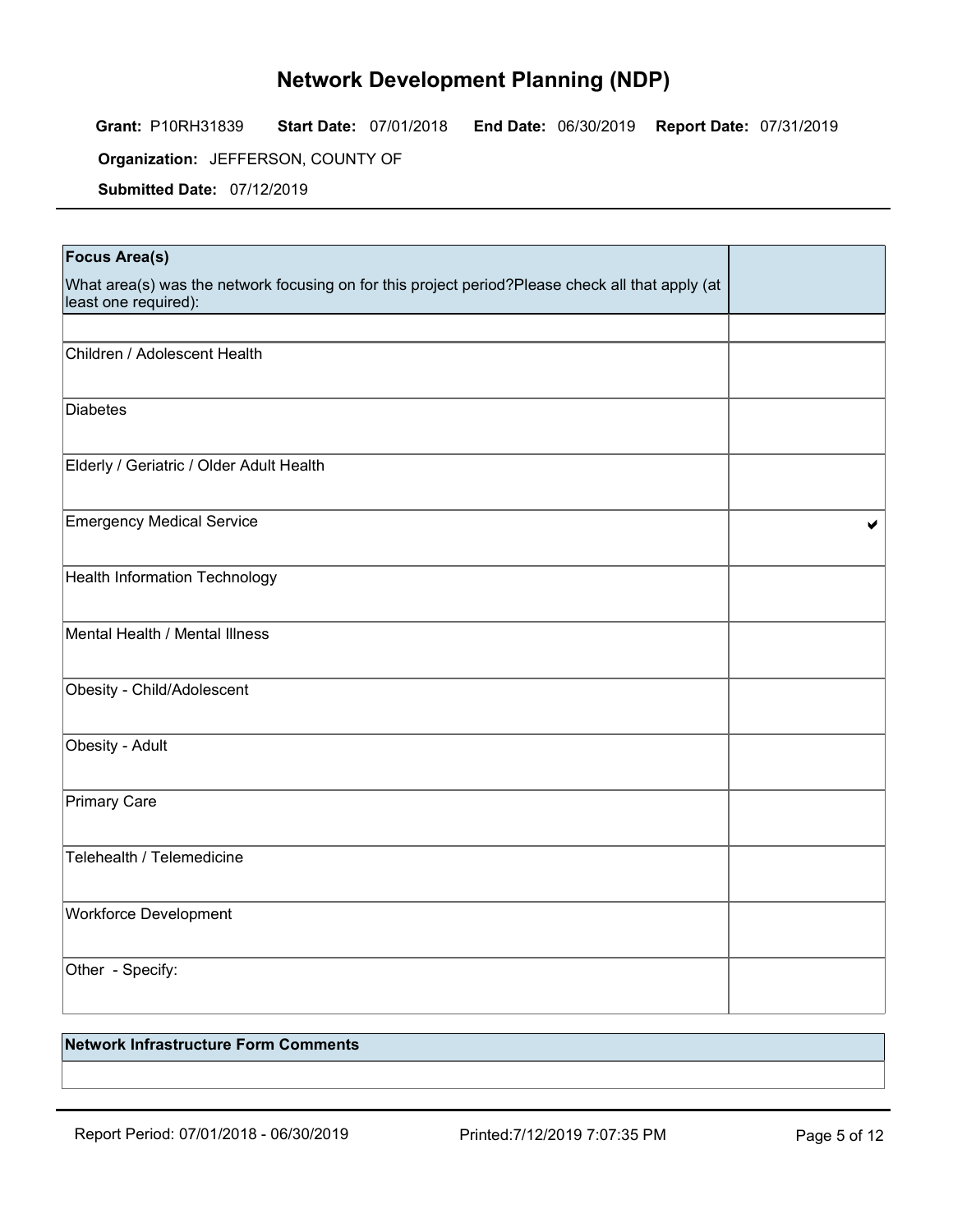Grant: P10RH31839 Start Date: 07/01/2018 End Date: 06/30/2019 Report Date: 07/31/2019

**Organization:** JEFFERSON, COUNTY OF **Example 20** 

Submitted Date: 07/12/2019

| Is Network Infrastructure Form Complete?    |                  |                  |                    |
|---------------------------------------------|------------------|------------------|--------------------|
| Network Infrastructure Form File Attachment |                  |                  |                    |
| <b>File Name</b>                            | <b>File Type</b> | <b>File Size</b> | <b>Upload Date</b> |
|                                             |                  |                  |                    |

OMB Number: 0915-0384 Expiration Date: 07/31/2020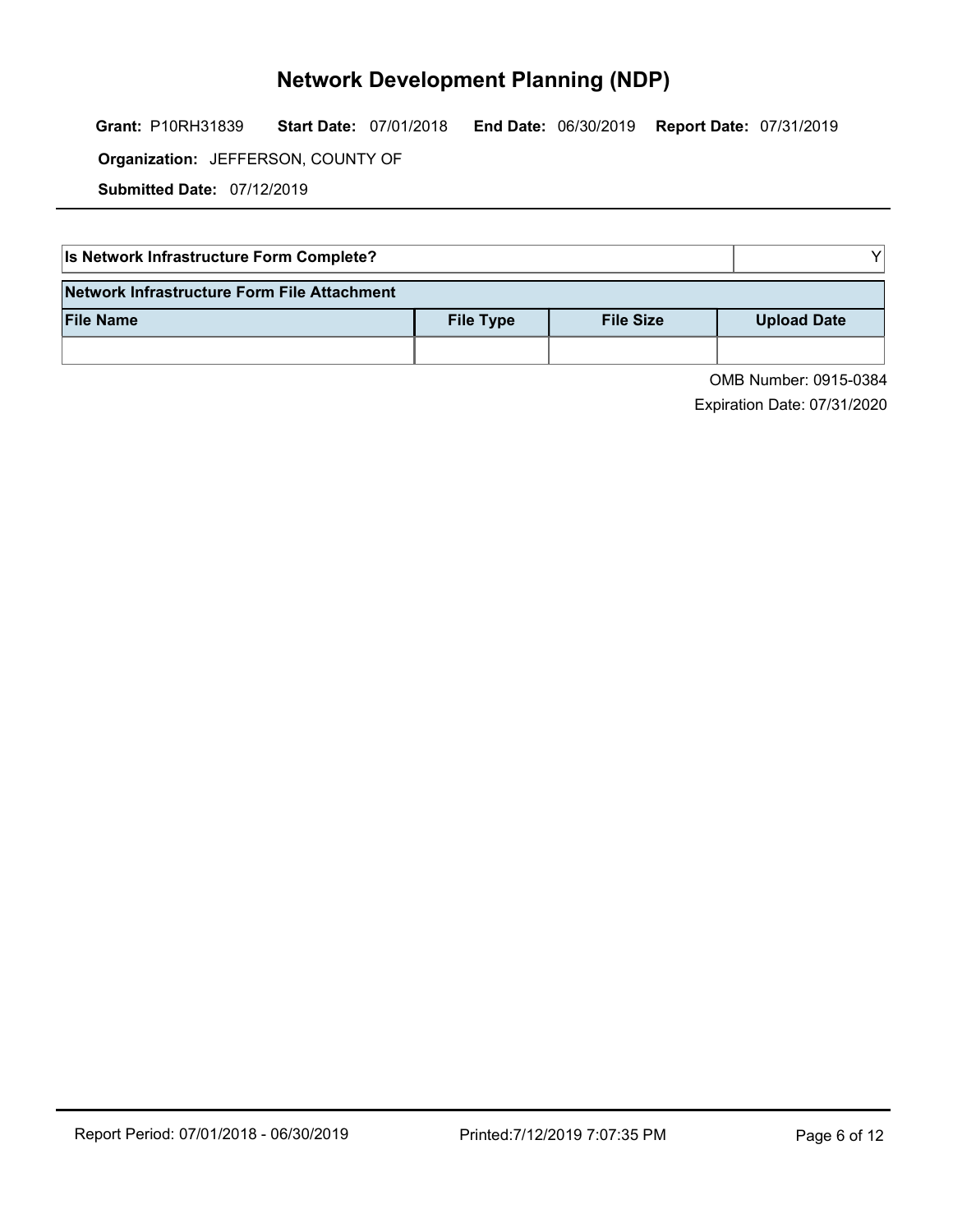Grant: P10RH31839 Start Date: 07/01/2018 End Date: 06/30/2019 Report Date: 07/31/2019

**Organization:** JEFFERSON, COUNTY OF **Example 20** 

Submitted Date: 07/12/2019

#### Network Collaboration

#### Collaboration

Please provide information about collaboration and/or integration among the network members. Refer to the activities listed in the project work plan for this project period.

| <b>Activity</b>                                                                                            | <b>Number</b> |  |
|------------------------------------------------------------------------------------------------------------|---------------|--|
| Number of activities initiated                                                                             | 11            |  |
| How many activities from the project work plan were initiated by at least two or more network<br>Imembers? |               |  |
| Number of activities completed                                                                             |               |  |
| How many activities from the project work plan were completed by at least two or more network<br>Imembers? |               |  |

| Development Plan                                                                                                                                                                   | <b>Type of Change</b> |
|------------------------------------------------------------------------------------------------------------------------------------------------------------------------------------|-----------------------|
| Did the network develop the following (this does not include a needs assessment)?Please<br>provide a type of Development Plan description if Development Plan is not listed below. |                       |
| Business Plan                                                                                                                                                                      | No                    |
| <b>Sustainability Plan</b>                                                                                                                                                         | Yesi                  |

| Other - Specify:                                                                                                                     | Strategic Plan |  |
|--------------------------------------------------------------------------------------------------------------------------------------|----------------|--|
| <b>Network Planning Activities</b>                                                                                                   |                |  |
| What type of Network Planning activities were done during the project period?Please check all<br>that apply (at least one required): |                |  |
| Conduct needs assessment                                                                                                             |                |  |
| Develop network bylaws                                                                                                               |                |  |
| Develop network mission statement                                                                                                    |                |  |
| Develop network governance structure                                                                                                 |                |  |
| Develop of network charter                                                                                                           |                |  |
|                                                                                                                                      |                |  |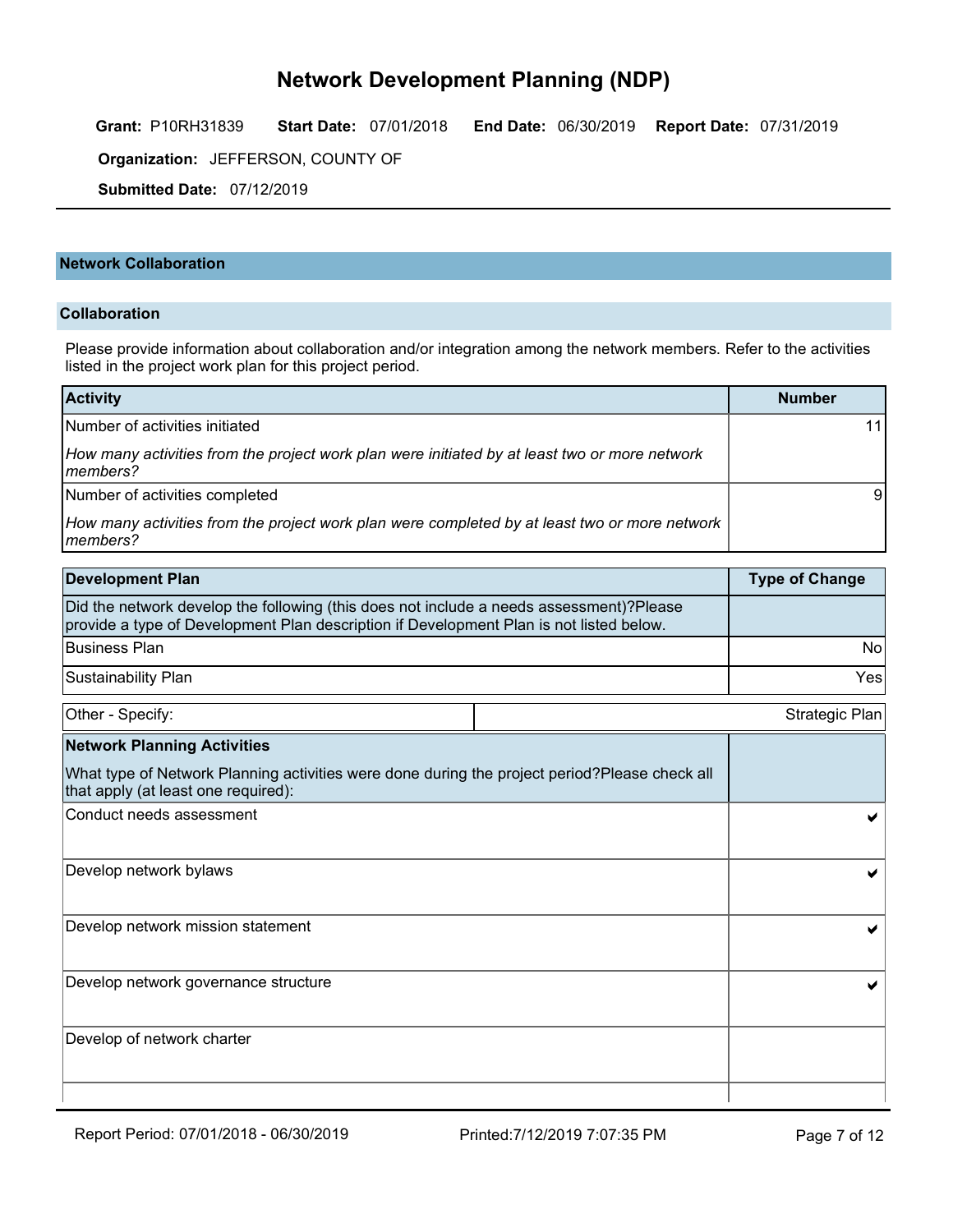Grant: P10RH31839 Start Date: 07/01/2018 End Date: 06/30/2019 Report Date: 07/31/2019

**Organization:** JEFFERSON, COUNTY OF **Example 20** 

Submitted Date: 07/12/2019

| Develop incorporation document(s)                                                                 |  |
|---------------------------------------------------------------------------------------------------|--|
| File/Submit incorporation document(s)                                                             |  |
| Develop Network Partner Memorandum of Understanding (MOU) and/or Memorandum of<br>Agreement (MOA) |  |
| Conduct community engagement activities                                                           |  |
| Other - Specify: Developed Strategic Plan                                                         |  |

| <b>Network Collaboration Form Comments</b> |                  |                  |                             |  |
|--------------------------------------------|------------------|------------------|-----------------------------|--|
|                                            |                  |                  |                             |  |
| Is Network Collaboration Form Complete?    |                  |                  |                             |  |
| Network Collaboration Form File Attachment |                  |                  |                             |  |
| <b>File Name</b>                           | <b>File Type</b> | <b>File Size</b> | <b>Upload Date</b>          |  |
|                                            |                  |                  |                             |  |
|                                            |                  |                  | $QMD$ M $\sim$ $QQAP$ $QQQ$ |  |

OMB Number: 0915-0384 Expiration Date: 07/31/2020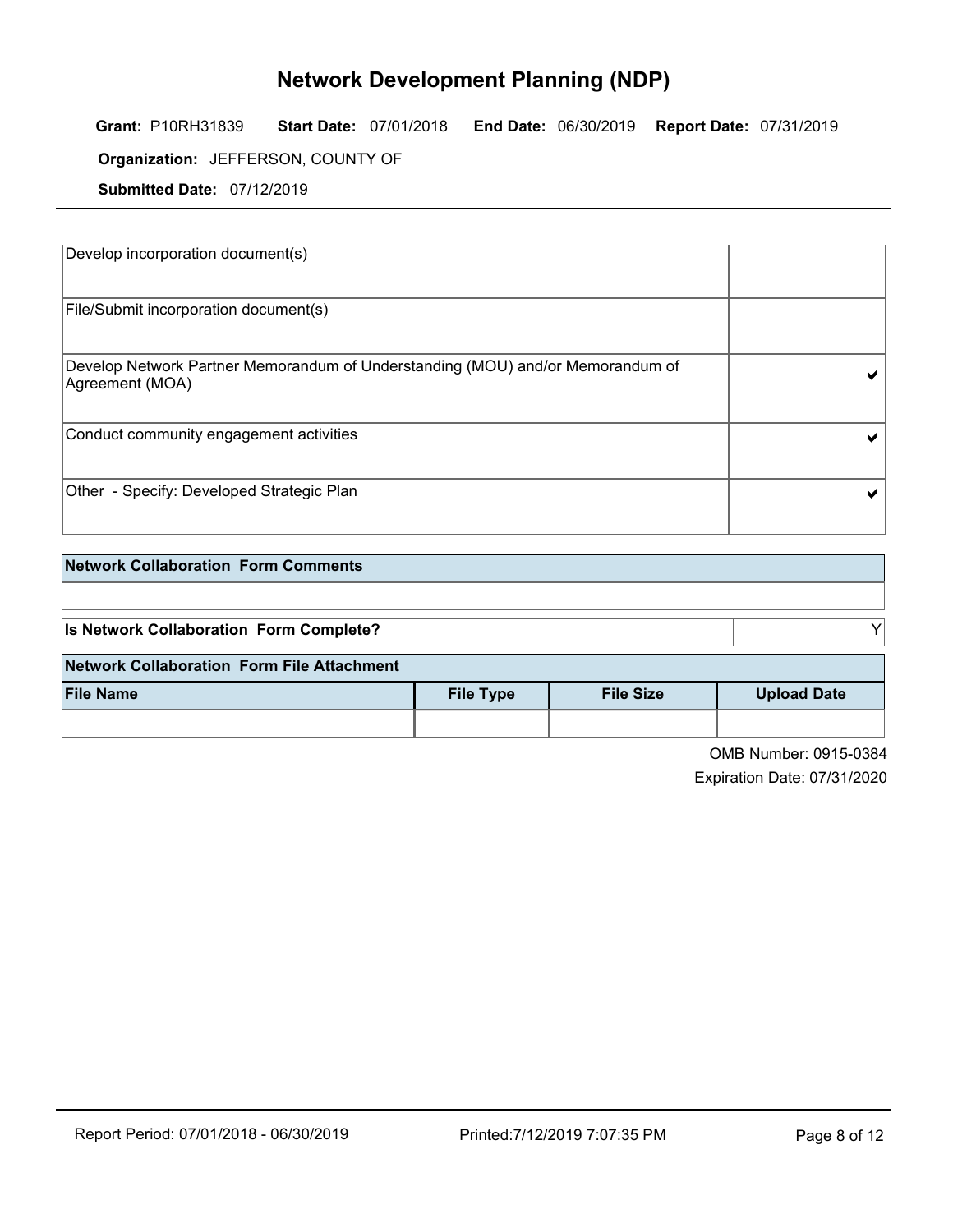Grant: P10RH31839 Start Date: 07/01/2018 End Date: 06/30/2019 Report Date: 07/31/2019

**Organization:** JEFFERSON, COUNTY OF **Example 20** 

Submitted Date: 07/12/2019

#### **Sustainability**

#### Sustainability

Please provide information about the contribution by network members and the network's sustainability efforts.

| <b>Funding Revenue</b>                                                                                                                                                           | <b>Number</b> |
|----------------------------------------------------------------------------------------------------------------------------------------------------------------------------------|---------------|
| Annual Program Award                                                                                                                                                             | 100,000       |
| Please provide the annual program award based on box 12a of your Notice of Award.                                                                                                |               |
| Additional funding secured to assist in sustaining the network                                                                                                                   | 200,000       |
| Please provide the amount of additional funding secured for sustainability of the program or<br>network during this current project period, as a result of leveraging the grant. |               |
| Estimated amount of cost savings due to participation in the network during this current project<br><b>I</b> period                                                              |               |
|                                                                                                                                                                                  |               |

| <b>Sources of Revenue</b>                                                                                                                 |  |
|-------------------------------------------------------------------------------------------------------------------------------------------|--|
| Please check all that apply (at least one required):                                                                                      |  |
| Network Revenue                                                                                                                           |  |
| In-kind Contributions (In-Kind contributions are defined as donations of anything other than<br>money, including goods or services/time.) |  |
| Member fees                                                                                                                               |  |
| Fundraising                                                                                                                               |  |
| Providing contractual services                                                                                                            |  |
| Other - Specify:                                                                                                                          |  |

| <b>In-Kind Services</b>                                                       | <b>Number</b> |
|-------------------------------------------------------------------------------|---------------|
| How many of the network members have provided the following in-kind services: |               |
|                                                                               |               |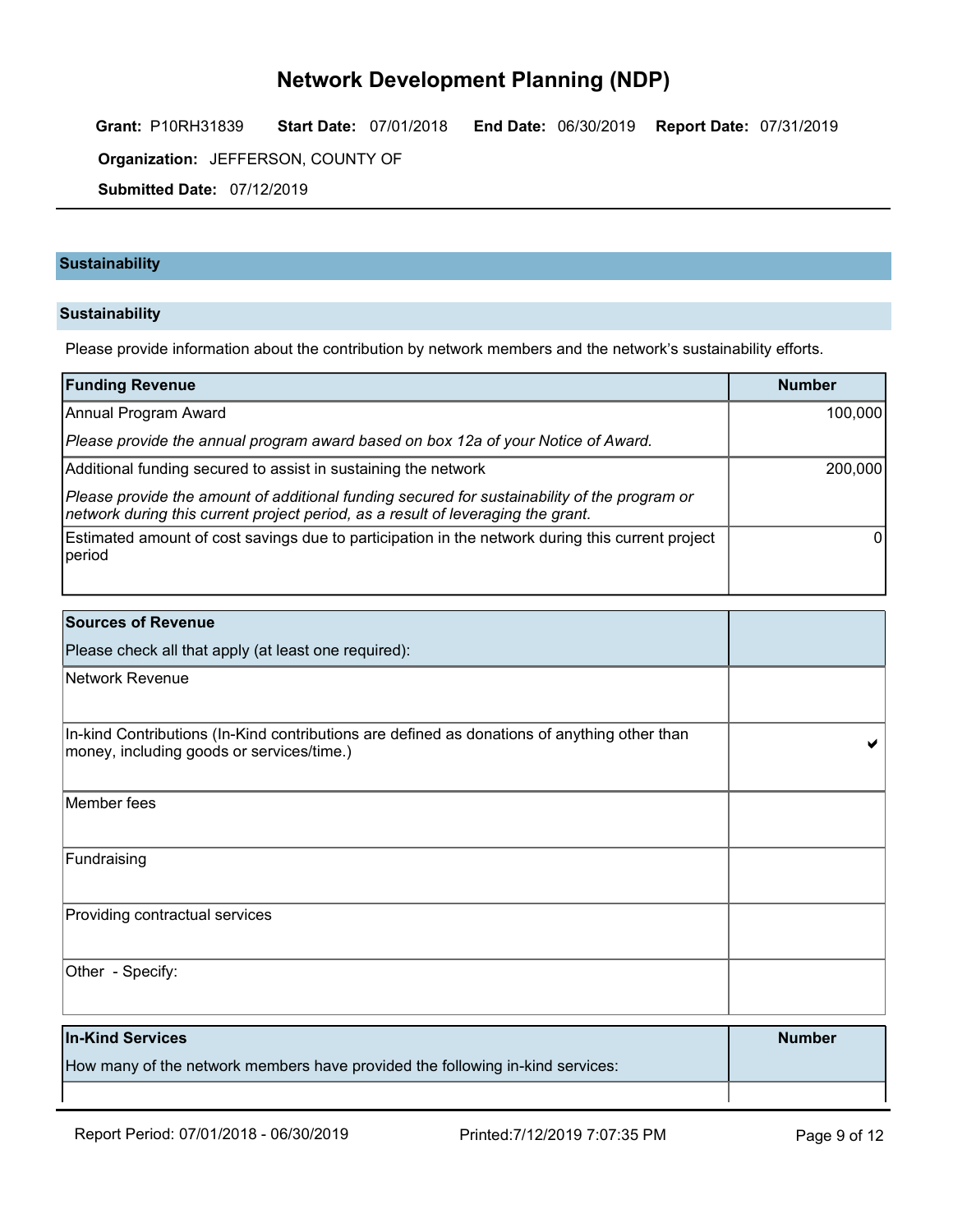Grant: P10RH31839 Start Date: 07/01/2018 End Date: 06/30/2019 Report Date: 07/31/2019

**Organization:** JEFFERSON, COUNTY OF **Example 20** 

Submitted Date: 07/12/2019

| $3000$ must ball $\frac{1}{2}$ and $\frac{1}{2}$ and $\frac{1}{2}$                                                                                                                                      |   |
|---------------------------------------------------------------------------------------------------------------------------------------------------------------------------------------------------------|---|
| Goods (Ex: equipment, food)                                                                                                                                                                             |   |
| Services (ex: meeting space)                                                                                                                                                                            |   |
| Staff support                                                                                                                                                                                           |   |
| Expertise (ex: legal, business, website/marketing development)                                                                                                                                          |   |
| Other - Specify:                                                                                                                                                                                        |   |
| <b>Network Policy</b>                                                                                                                                                                                   |   |
| How many network policies or procedures were created during this budget period:                                                                                                                         | N |
| How many network policies or procedures were amended during this budget period:                                                                                                                         | N |
| How many network policies or procedures were implemented during this budget period:                                                                                                                     | N |
| As a result of being part of the network, how many network member organizations were able to<br>integrate joint policies/procedures within their respective organizations during this budget<br>period? | N |
| Will the activities of the Network/Consortium continue to operate after the Federal grant funding                                                                                                       |   |

| <b>Network Policy</b>                                                                                                                                                                                    |  |
|----------------------------------------------------------------------------------------------------------------------------------------------------------------------------------------------------------|--|
| How many network policies or procedures were created during this budget period:                                                                                                                          |  |
| How many network policies or procedures were amended during this budget period:                                                                                                                          |  |
| How many network policies or procedures were implemented during this budget period:                                                                                                                      |  |
| As a result of being part of the network, how many network member organizations were able to<br>integrate joint policies/procedures within their respective organizations during this budget<br> period? |  |
| Will the activities of the Network/Consortium continue to operate after the Federal grant funding<br> period?                                                                                            |  |

| <b>Sustainability Form Comments</b>     |                  |                  |                    |
|-----------------------------------------|------------------|------------------|--------------------|
|                                         |                  |                  |                    |
| <b>Is Sustainability Form Complete?</b> |                  |                  |                    |
| Sustainability Form File Attachment     |                  |                  |                    |
| <b>File Name</b>                        | <b>File Type</b> | <b>File Size</b> | <b>Upload Date</b> |

| OMB Number: 0915-0384 |  |
|-----------------------|--|
|                       |  |

Expiration Date: 07/31/2020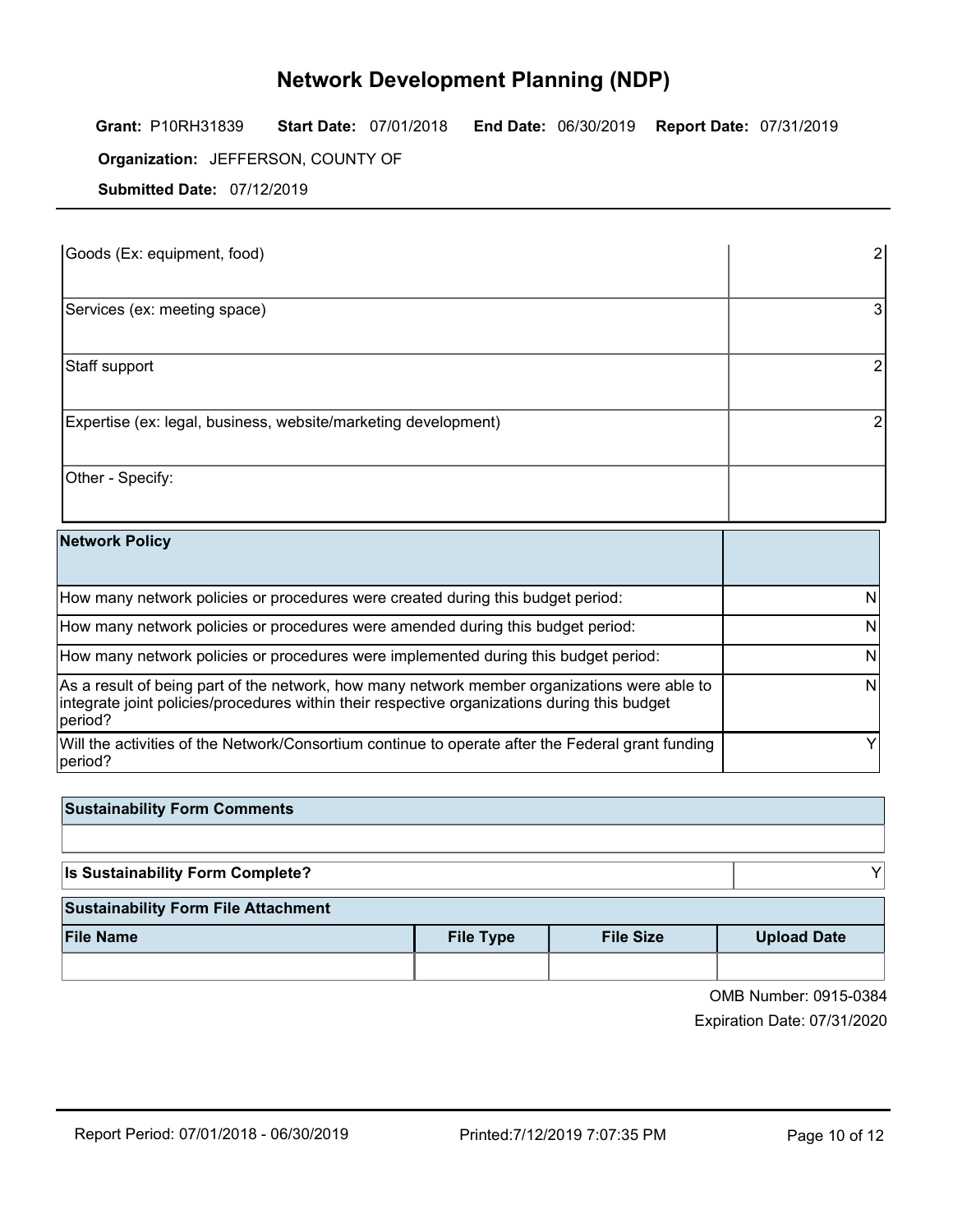Grant: P10RH31839 Start Date: 07/01/2018 End Date: 06/30/2019 Report Date: 07/31/2019

**Organization:** JEFFERSON, COUNTY OF **Example 20** 

Submitted Date: 07/12/2019

#### Network Assessment

#### Network Assessment

Please provide information regarding the network's assessment during this project period.

| <b>Assessment</b>                                                                                                                          |                                                                                                                                                                                                                                                                                                                                                                     |
|--------------------------------------------------------------------------------------------------------------------------------------------|---------------------------------------------------------------------------------------------------------------------------------------------------------------------------------------------------------------------------------------------------------------------------------------------------------------------------------------------------------------------|
| Does the network have a process or tool to assess effectiveness of network performance after<br>the Federal grant funding period?          |                                                                                                                                                                                                                                                                                                                                                                     |
| If yes, how will the network performance be assessed?                                                                                      | We found the tools<br>provided by HRSA to<br>be very effective in<br>understanding our<br>network performance<br>and were used by us<br>in our daily<br>operations. We will<br>continue to use<br>these. We also<br>carried out a<br><b>Community Health</b><br>Assessment which,<br>when assessed, will<br>give us further insight<br>into network<br>performance. |
| Does the network include a process or tool to assess effectiveness of network director (or the<br>person tasked with leading the network)? |                                                                                                                                                                                                                                                                                                                                                                     |